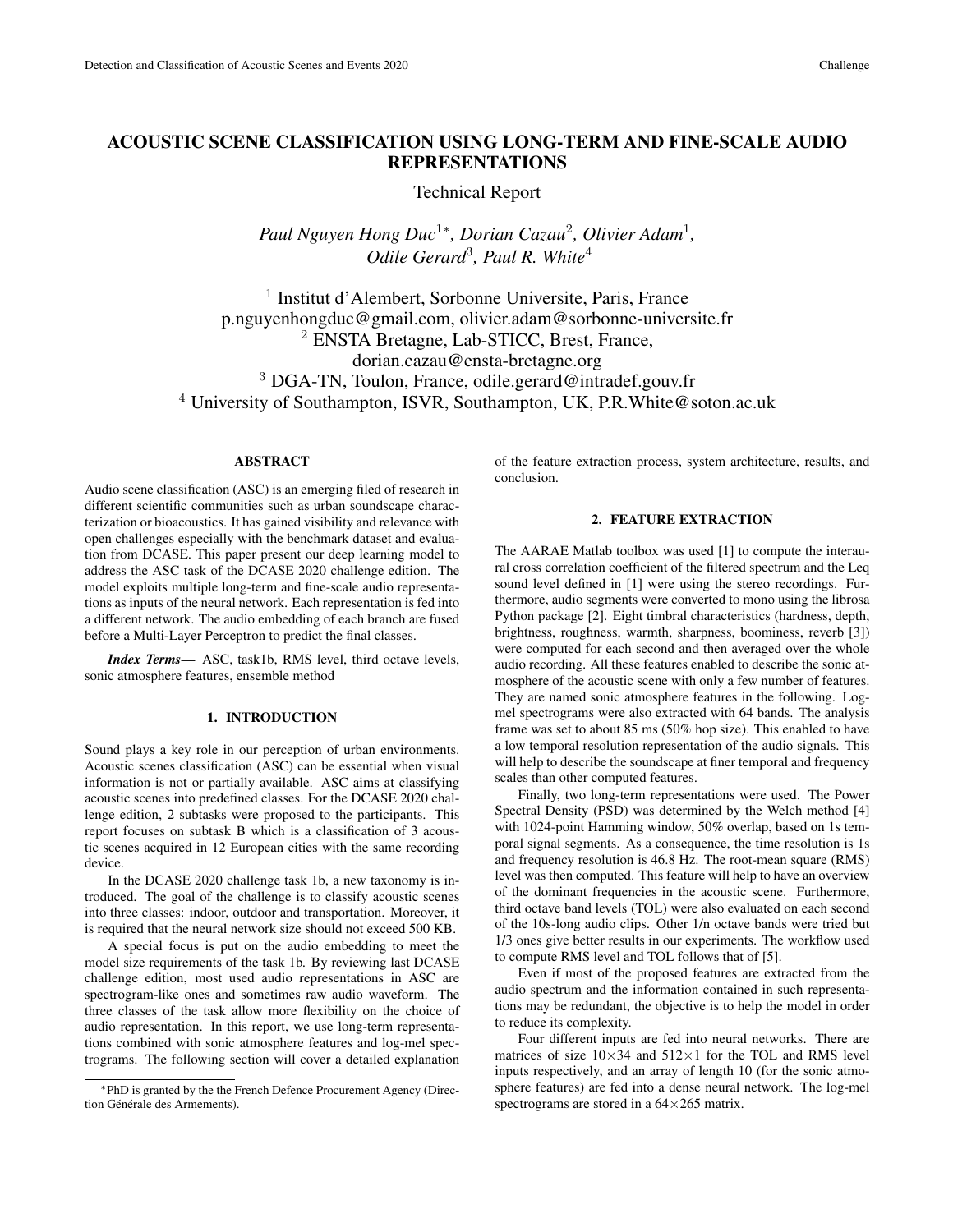In order to increase the number of training samples and to make the model more robust to new data, mixup data augmentation technique is used [6].

## 3. SYSTEM ARCHITECTURE

Three different models (cf Fig. 1) are trained. Their predictions are averaged to make the final decision (cf Fig. 1D). The averaging ensemble method aims at combining different models to improve predictive performance from any individual model. The variety of features fed into the different models and the different model architectures can improve the ability of the ensemble to generalize to unseen data.

#### 3.1. Model 1 (M1)

Log-mel spectrograms, TOL and sonic atmosphere features are fed into a three branches neural network (cf Fig. 1). Both log-mel spectrograms and TOL are inputs of a 2D convolutional layers. The embedding of the latter is flattened at the end while a global average pooling is performed on the TOL embedding. The sonic atmosphere features are fed in a multi-layer perceptron (MLP) with only two dense layers. The log-mel spectrogram branch of the neural network is inspired by the baseline with a reduction of the input size of the melspectrograms. TOL branch and the sonic atmosphere embedding aim at helping the model to capture acoustic scene time and frequency variations based on several seconds. This model has 47,911 non-zero parameters.

#### 3.2. Model 2 (M2)

The RMS level, TOL and the sonic atmosphere features are the inputs of this three branch model. 1D convolutional layers with different dilatation rates are applied to the RMS level. This enables the network to learn relations between other frequencies than TOL at a low computational cost. The TOL is modified with three Gated Recurrent Units (GRU) to learn different temporal relations on the audio spectrum. These layers are equivalent to Long-Short Term Memory cells but with less computational complexity. In this model, the total number of non-zero parameters is 29,117.

#### 3.3. Model 3 (M3)

Only log-mel spectrograms and TOL are fed into a fully convolutional and a recurrent network respectively. Both models are characterized by a low complexity. However, in the final ensemble model, it weights about a third of the total number of non-zero parameters. It contains 45,465 non-zero parameters.

#### 3.4. Training parameters shared by all models

All experiments were completed with Keras [7] with a Tensorflow backend [8] on a Google Colab GPU environment [9]. All models were trained for 200 epochs in batches of 32 samples. A reduction of the learning rate for each model is set up if the validation loss did not decrease since 3 epochs. An early stopping was used to stop the training and to avoid overfitting.

| Class label       | <b>Baseline</b> | Best ensemble | Best ensemble |
|-------------------|-----------------|---------------|---------------|
|                   |                 | $(M1+M2+M3)$  | $(M1+M2)$     |
| indoor            | 82.0            | 86.4          | 86.2          |
| outdoor           | 88.5            | 96.1          | 95.9          |
| transportation    | 91.3            | 94.7          | 94.7          |
| Average Acc.      | 87.3            | 92.4          | 92.3          |
| <b>Model size</b> | 450 KB          | 478.5 KB      | 300.9 KB      |

Table 1: Results on the development dataset for our two systems compared to baseline. Characters in bold are the best accuracy (acc.) for each row or the smaller model size.

#### 4. RESULTS

#### 4.1. Dataset

The dataset for task 1b is the TAU Urban Acoustic Scenes 2020 3Class. This subtask addresses acoustic scene classification problem. An audio recording is classified into three different: indoor, outdoor and transportation. These classes represent the place where the recording took place. The dataset consists of 10-seconds stereo audio clips (sampling rate of 48 kHz) from 10 acoustic scenes. In total, 40 hours of audio recording was available as the development dataset.

### 4.2. Results

For both proposed systems, the baseline is outperformed (cf Table 4.2). The contribution of M3 is limited. Adding this model to the ensemble only improves by 0.1 % the macro-average accuracy while its number of non-zero parameters is about more than 1.5 times higher than M3 ones.

The reason of why some acoustic scene are misclassified was investigated. For example, the misclassification of indoor scenes occurs when the acoustic scene is either really quiet or when there is a specific noise such as the clatter of metro doors.

#### 5. CONCLUSION

In this paper, 2 ensemble models are tried to improve the accuracy of the acoustic scene classification. Long-term but also fine-scale audio representations were combined as inputs to the neural networks. Averaging was considered for the ensemble. The results showed an increase in the classification accuracy as compared to the baseline for both proposed low complexity systems.

#### 6. REFERENCES

- [1] D. Cabrera, D. Jimenez, and W. Martens, "Audio and acoustical response analysis environment (aarae): A tool to support education and research in acoustics," *INTERNOISE 2014 - 43rd International Congress on Noise Control Engineering: Improving the World Through Noise Control*, 01 2014.
- [2] B. McFee, V. Lostanlen, M. McVicar, A. Metsai, S. Balke, C. Thomé, C. Raffel, A. Malek, D. Lee, F. Zalkow, K. Lee, O. Nieto, J. Mason, D. Ellis, R. Yamamoto, S. Seyfarth, E. Battenberg, , R. Bittner, K. Choi, J. Moore, Z. Wei, S. Hidaka, nullmightybofo, P. Friesch, F.-R. Stöter, D. Hereñú, T. Kim, M. Vollrath, and A. Weiss,